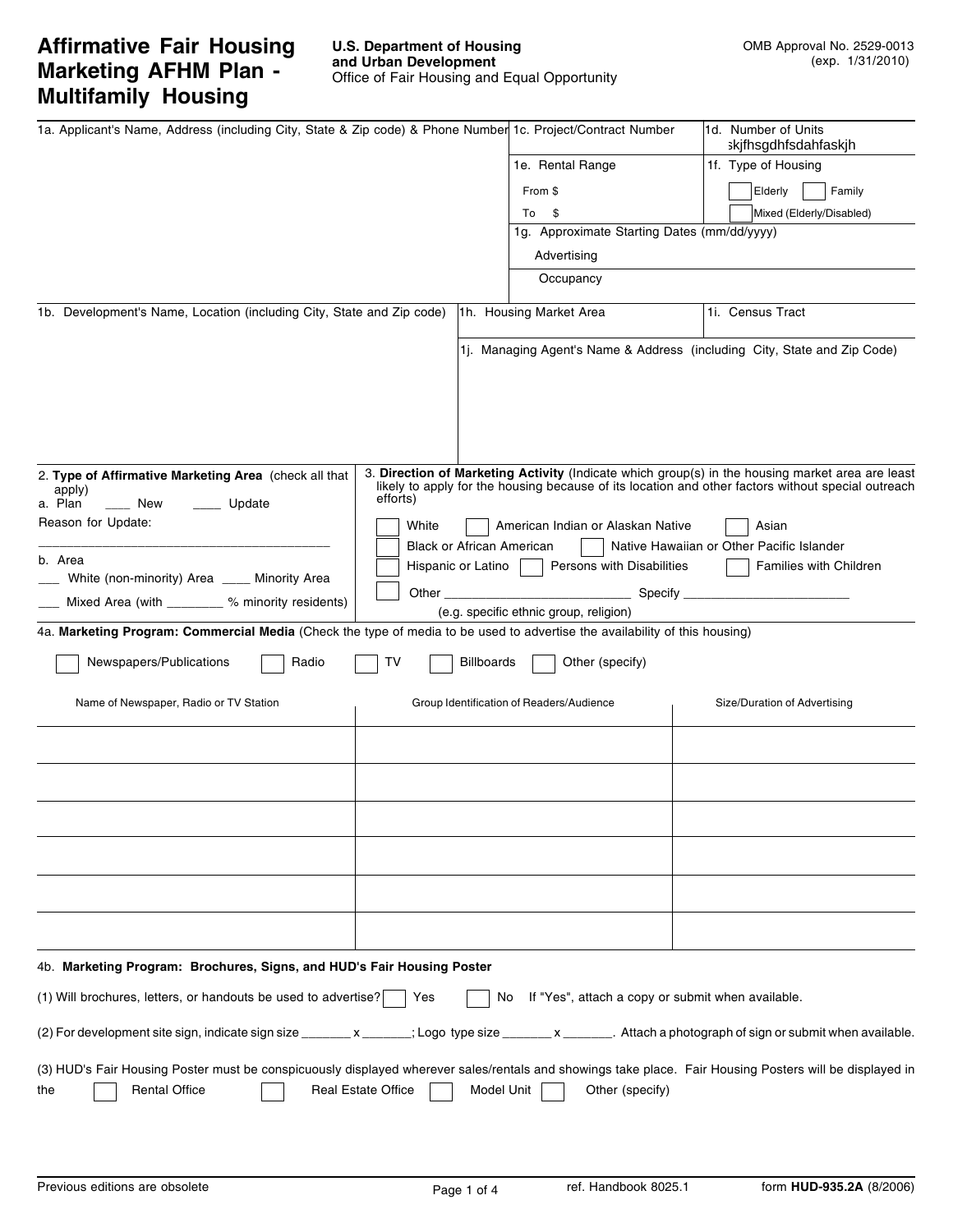4c. **Marketing Program: Community Contacts.** To further inform the group(s) least likely to apply about the availability of the housing, the applicant agrees to establish and maintain contact with the groups/organizations listed below which are located in the housing market area. If more space is needed, attach an additional sheet. Notify HUD-Housing of any changes in this list. Attach a copy of correspondence to be mailed to these groups/organizations. (Provide all requested information.)

| Name of Group/Organization                                                                                                                                                                                                                                                | Group<br>Identification | Approximate Date<br>(mm/dd/yyyy)<br>sakjfhdj |                  | Person Contacted (or to be Contacted)                                                                                                                                                                                                                                                                                                                          |
|---------------------------------------------------------------------------------------------------------------------------------------------------------------------------------------------------------------------------------------------------------------------------|-------------------------|----------------------------------------------|------------------|----------------------------------------------------------------------------------------------------------------------------------------------------------------------------------------------------------------------------------------------------------------------------------------------------------------------------------------------------------------|
|                                                                                                                                                                                                                                                                           |                         | jhkjhfkajsdfhkj<br>hkjshfakjfashkjh          |                  |                                                                                                                                                                                                                                                                                                                                                                |
|                                                                                                                                                                                                                                                                           |                         | kjhkjwhfkjhk                                 |                  |                                                                                                                                                                                                                                                                                                                                                                |
| Address & Phone Number                                                                                                                                                                                                                                                    |                         | <b>Method of Contact</b>                     |                  | Indicate the specific function the Group/Organization will<br>undertake in implementing the marketing program                                                                                                                                                                                                                                                  |
|                                                                                                                                                                                                                                                                           |                         |                                              |                  |                                                                                                                                                                                                                                                                                                                                                                |
|                                                                                                                                                                                                                                                                           |                         |                                              |                  |                                                                                                                                                                                                                                                                                                                                                                |
|                                                                                                                                                                                                                                                                           |                         |                                              |                  |                                                                                                                                                                                                                                                                                                                                                                |
|                                                                                                                                                                                                                                                                           |                         |                                              |                  |                                                                                                                                                                                                                                                                                                                                                                |
| 5. Future markeing Activities Mark the box(es) that best describe<br>marketing activities to fill vacancies as they occur after the project has<br>been initially occupied.<br>Newspapers/Publications<br>Radio<br>Brochures/Leaflets/Handouts<br>TV<br><b>Site Signs</b> | Other (Specify)         | <b>Community Contacts</b>                    | 6.<br>6a.<br>6b. | <b>Experience and Staff Instructions</b> (See instructions)<br>Staff has affirmative marketing experience.<br>Yes<br>No<br>On separate sheets, indicate training to be provided to<br>staff on Federal, State and local fair housing laws and<br>regulations, as well as this AFHM Plan. Attach a copy<br>of the instructions to staff regarding fair housing. |

7. **Additional Considerations** Attach additional sheets as needed.

8. **Review and Update** By signing this form, the applicant agrees to review their AFHM Plan at least every 5 years and update as needed to ensure continued compliance with HUD's Affirmative Fair Housing Marketing Regulations (24 CFR 200.620).

| Name (type or print)<br>Title & Name of Company |                                                  |  |  |  |  |  |  |
|-------------------------------------------------|--------------------------------------------------|--|--|--|--|--|--|
|                                                 |                                                  |  |  |  |  |  |  |
| Reviewing Official:                             | Disapproved _______ (Check One)<br>Approved ____ |  |  |  |  |  |  |
| Signature & Date (mm/dd/yyyy)                   | Signature & Date (mm/dd/yyyy)                    |  |  |  |  |  |  |
| Name (type or print)                            | Name (type or print)                             |  |  |  |  |  |  |
| Title                                           | Title                                            |  |  |  |  |  |  |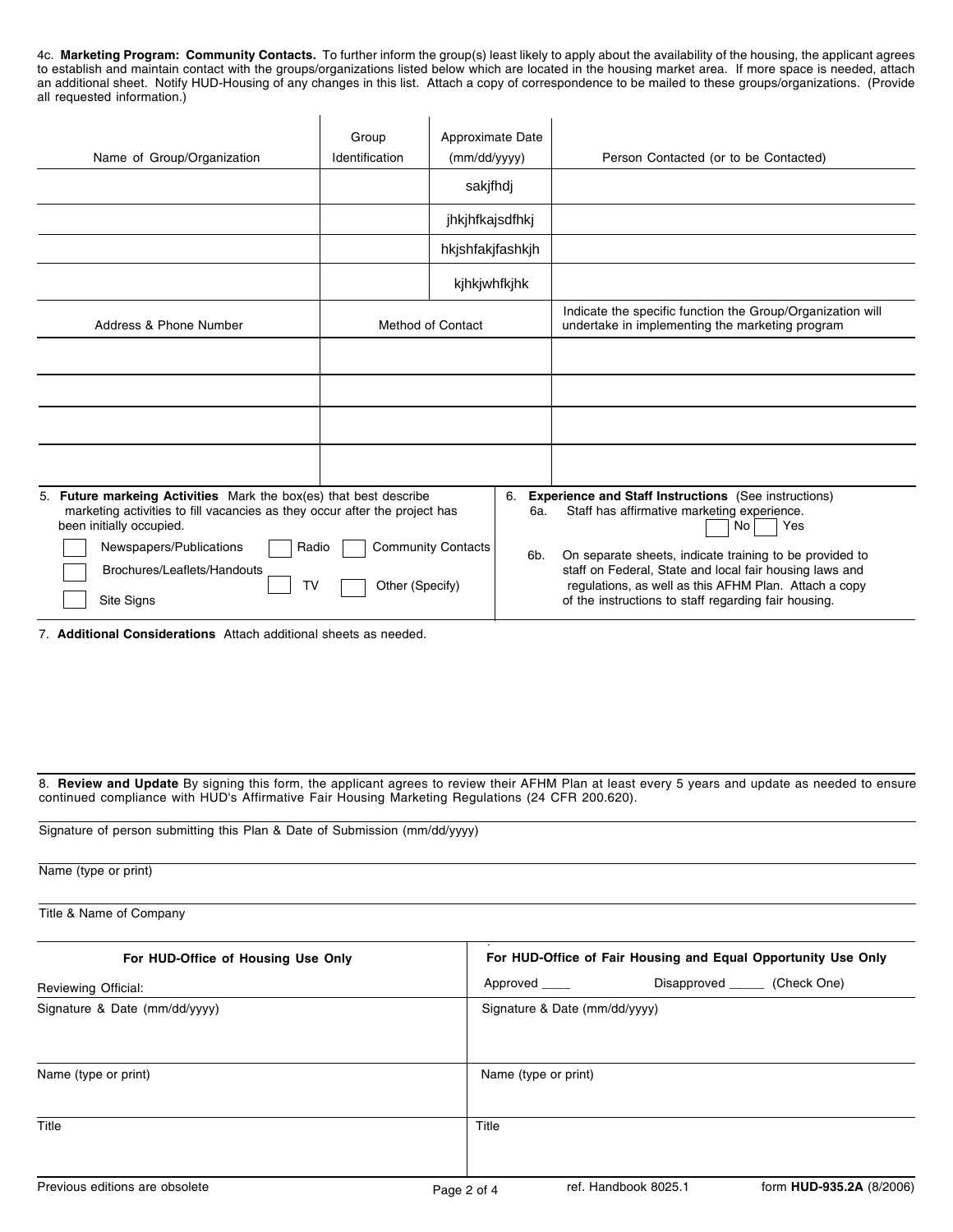Public reporting burden for this collection of information is estimated to average 3 hours per response, including the time for reviewing instructions, searching existing data sources, gathering and maintaining the data needed, and completing and reviewing the collection of information. This agency may not collect this information, and you are not required to complete this form, unless it displays a currently valid Office of Management and Budget (OMB) control number.

The Affirmative Fair Housing Marketing (AFHM) Plan is used to ensure that insured and subsidized multifamily housing projects are taking necessary steps to eliminate discriminatory practices and to overcome the effects of past discrimination involving Federally insured and subsidized housing. No application for any housing project insured or subsidized under the Department of Housing and Urban Development's (HUD) housing programs can be funded without a HUD approved AFHM Plan (See the "Applicability" section in the instructions below.) Multifamily housing projects must have an updated AFHM Plan in effect for the life of HUD's mortgage insurance. The responses are required to obtain or retain benefits under the Fair Housing Act, Section 808(e)(5) & (6) and 24 CFR Part 200, Subpart M. The form contains no questions of a confidential nature.

**Applicability:** This form is to be completed by all insured or subsidized: multifamily housing projects.

Each applicant is required to carry out an affirmative program to attract prospective tenants of all minority and non-minority groups in the housing market area regardless of their race, color, religion, sex, national origin, disability**,** familial status, or religious affiliation. Racial groups include White, Black or African American, American Indian or Alaska Native, Asian, Native Hawaiian or Other Pacific Islander. Other groups in the housing market area who may be subject to housing discrimination include, but are not limited to, Hispanic or Latino, persons with disabilities, families with children, or persons with different religious affiliations. The applicant shall describe in the AFHM Plan the proposed activities to be carried out during advance marketing, where applicable, and during all rent ups.. The affirmative marketing program also should ensure that any group(s) of persons ordinarily **not** likely to apply for this housing without special outreach (See Part 3), know about the housing, feel welcome to apply and have the opportunity to rent.

## **INSTRUCTIONS**

**Send completed form to:** your local HUD Office **Attention:** Director, Office of Housing

**Part 1**-**Applicant and Project Identification**. Blocks 1a thru 1f-Self-Explanatory. Block 1g-the applicant should specify the approximate date for starting the marketing activities and the anticipated date of initial occupancy (if unoccupied). Block 1hthe applicant should indicate the housing market area, in which the housing will be (is) located. Block 1i - the applicant may obtain census tract location information from local planning agencies, public libraries and other sources of census data. Block 1j the applicant should complete only if a Managing Agent (the agent can not be the applicant) is implementing the AFHM Plan.

## **Part 2-Type of Affirmative Marketing Plan:**

Applicants for multifamily housing projects should indicate the status of the AFHM Plan, e.g. new or

update. Please provide the reason for the current update. (Section 7 may be used if additional space is needed. The AFHM Plan should also indicate the racial composition of the housing market area in which the housing will be (is) located by checking one of the three choices.

**Part 3-Direction of Marketing Activity**. Indicate which group(s) the applicant believes are least likely to apply for this housing without special outreach. Consider factors such as rent for housing, sponsorship of housing, racial/ethnic characteristics of housing market area in which housing will be (is) located, disability, familial status, or religious affiliation of eligible population, public transportation routes, etc.

**Part 4-Marketing Program**. The applicant shall describe the marketing program to be used to attract all segments of the eligible population, especially those groups designated in Part 3 of this AFHM Plan as present in the housing marketing area and are least likely to apply. The applicant shall state: the type of media to be used, the names of